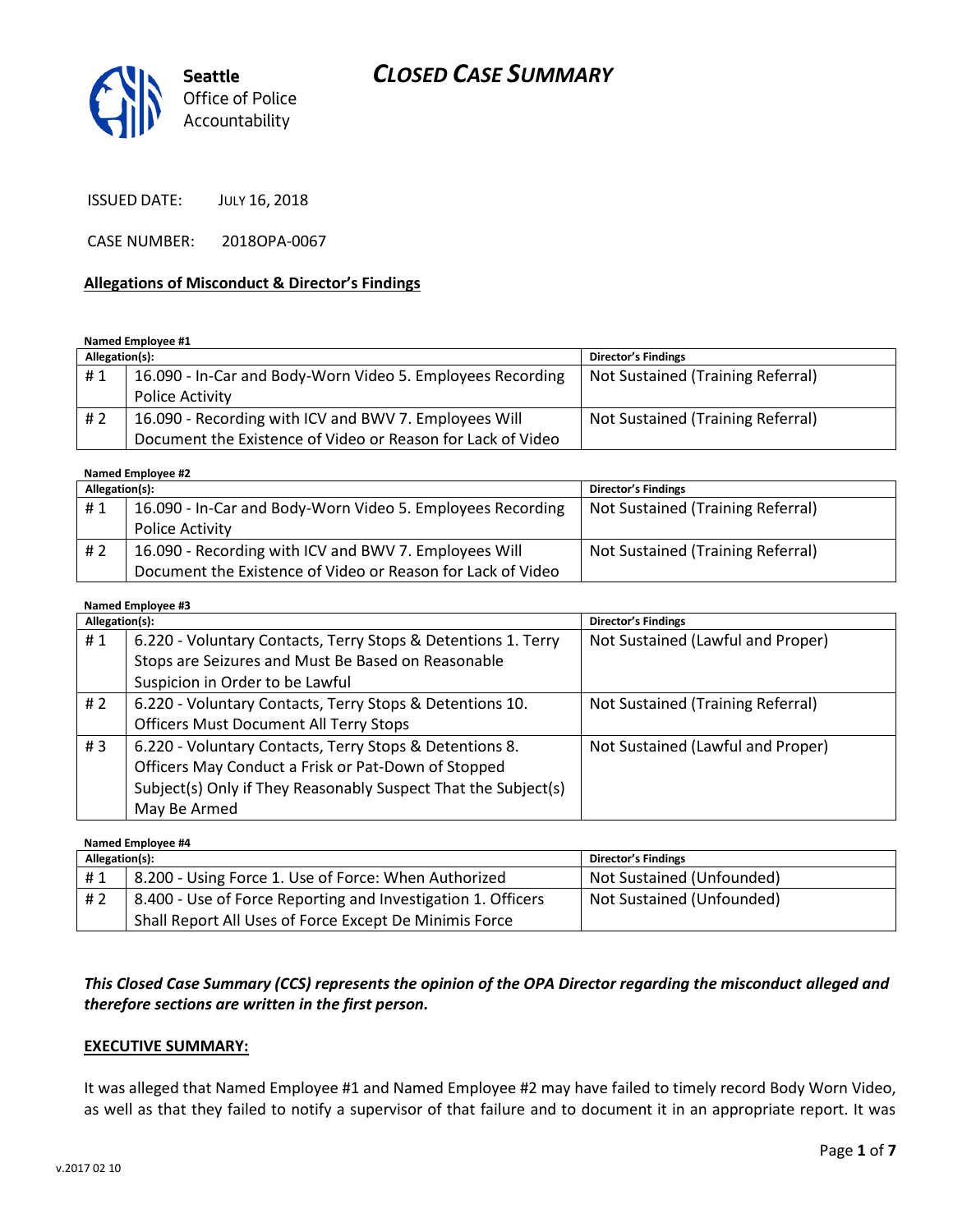

# *CLOSE CASE SUMMARY*

OPA CASE NUMBER: 2018OPA-0067

further alleged that Named Employee #3 may have conducted a Terry stop without sufficient reasonable suspicion, that he failed to document that stop, and that he conducted a frisk of an individual without justification to do so. Lastly, it was alleged that Named Employee #4 used force when he allegedly pointed his firearm at an individual, as well as that he potentially violated policy when he failed to report that alleged force.

### **ANALYSIS AND CONCLUSIONS:**

## **Named Employee #1 - Allegations #1** *16.090 - In-Car and Body-Worn Video 5. Employees Recording Police Activity*

SPD Policy 16.090-POL-5(b) requires that Department employees record specified law enforcement activity. Included among this is officers' responses to dispatched calls. The policy instructs that officers must begin recording: "starting before the employee arrives on the call to ensure adequate time to turn on cameras." (SPD Policy 16.090-POL-5(b).) This policy applies to both In-Car Video (ICV) and Body Worn Video (BWV).

Named Employee #1 (NE#1) and Named Employee #2 (NE#2) were equipped with BWV on the date in question (both were assigned BWV in November 2017). They did not, however, timely initiate their BWV prior to or upon their responses to the call. Both officers did timely activate their ICV and the entirety of their responses were recorded on ICV.

NE#1 acknowledged his failure to timely activate his BWV. He told OPA that the call began as a dynamic situation and he did not think about activating his BWV. Once the situation slowed down, however, he realized that he had not turned his BWV on and he did so. He characterized this as an "honest mistake." He told OPA that he was informed at BWV training that officers would not be held immediately accountable for these types of failures.

NE#2 also admitted failing to timely activate his BWV. He explained that he was in his patrol vehicle on his way to the call and tapped his camera to activate it. His camera did not turn on but he was focused on driving and did not notice this. As soon as he did realize that his BWV had failed to activate, he made sure to turn it on. NE#2, like NE#1, stated that this failure was a mistake not intentional misconduct.

While NE#1 and NE#2 acted contrary to policy in this instance, OPA has instituted a grace period for BWV. This was done as a matter of fairness given the newness of this technology and the reality that failures to activate and other mistakes will occur as officers familiarize themselves with BWV. The grace period was also instituted to allow officers to learn how to properly and proficiently use their BWV without the concern of a possible Sustained finding. NE#1's and NE#2's failures to activate their BWV fell within this grace period.

As such, instead of a Sustained finding, I recommend that NE#1 and NE#2 receive the following Training Referral.

 **Training Referral**: NE#1 and NE#2 should be retrained on the elements of SPD Policy 16.090-POL-5(b) and 16.090-POL-7. Specifically, NE#1 and NE#2 should be reminded as to their obligation to record their responses to dispatched calls and that this recording should begin prior to their arrival on the scene. They should be counseled concerning their failure to do so in this case, as well as concerning their failure to notify a supervisor of this failure and to document it in a report. They should be informed that future unjustified failures to notify a supervisor of a non-recording and to document that lack of a recording in an appropriate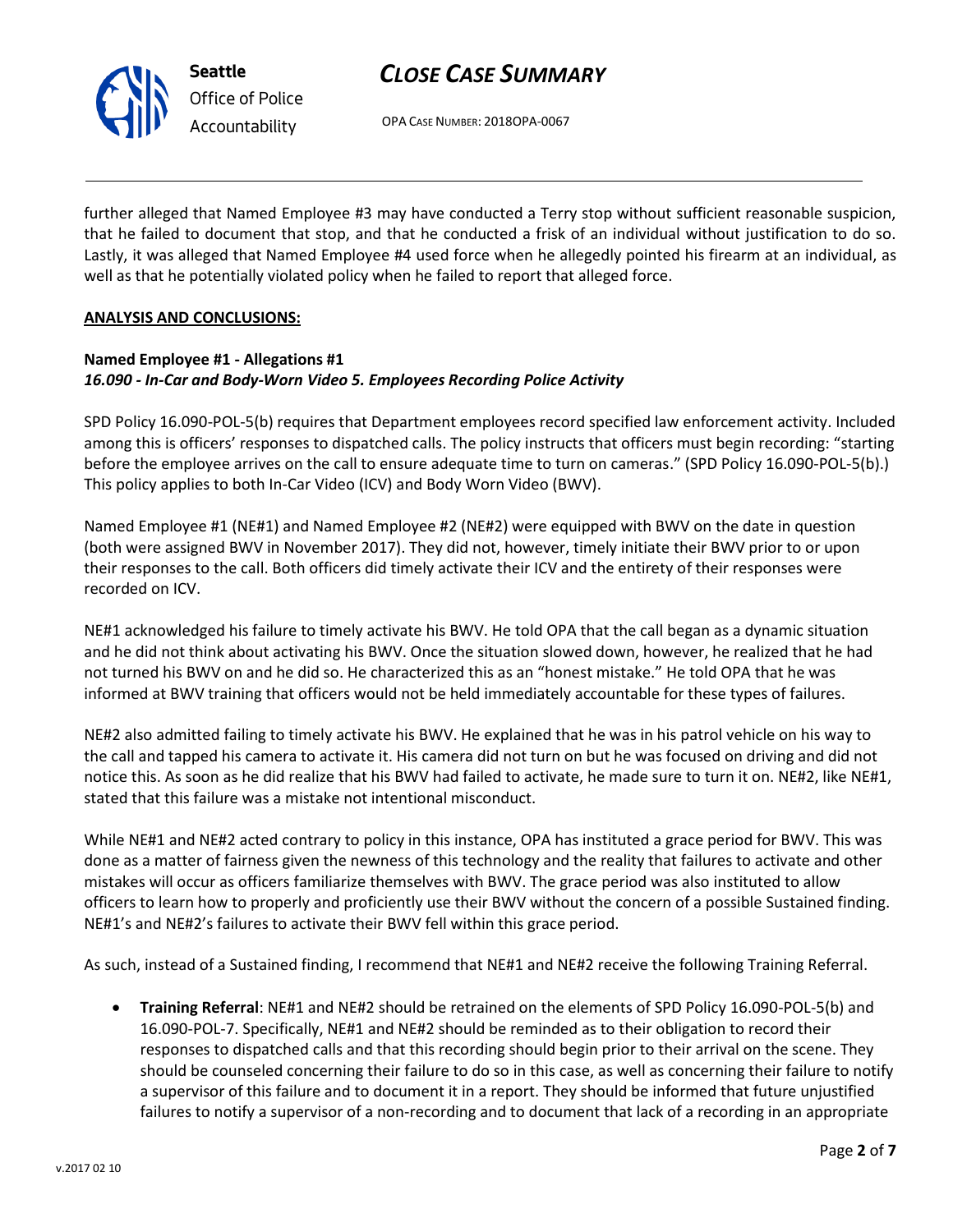

**Seattle** *Office of Police Accountability*

# *CLOSE CASE SUMMARY*

OPA CASE NUMBER: 2018OPA-0067

report will likely result in a recommended Sustained finding, regardless if the failure to activate was an accident. This retraining and associated counseling should be documented and this documentation should be maintained in an appropriate database.

Recommended Finding: **Not Sustained (Training Referral)**

### **Named Employee #1 - Allegation #2** *16.090 - Recording with ICV and BWV 7. Employees Will Document the Existence of Video or Reason for Lack of Video*

SPD Policy 16.090-POL-7 states that: "If this policy requires that an event be recorded, and the employee is aware that there is no recording or there was a delay in recording, employees must explain in writing why it was not recorded or why the start of the recording was delayed."

NE#1 and NE#2, who indisputably failed to timely activate their BWV, did not report these failures to a supervisor or document the lack of video in an appropriate report. This conduct violated policy. However, given the pending grace period for BWV, I recommend that NE#1 and NE#2 receive Training Referrals rather than Sustained findings and I refer to the Training Referral above. (*See* Named Employee #1, Allegation #1.)

## Recommended Finding: **Not Sustained (Training Referral)**

## **Named Employee #2 - Allegations #1** *16.090 - In-Car and Body-Worn Video 5. Employees Recording Police Activity*

For the same reason as stated above (*see* Named Employee #1, Allegation #1), I recommend that NE#2 receive a Training Referral instead of a Sustained finding. I further refer to the above referenced Training Referral. (*See* Named Employee #1, Allegation #1.)

Recommended Finding: **Not Sustained (Training Referral)**

## **Named Employee #2 - Allegation #2**

## *16.090 - Recording with ICV and BWV 7. Employees Will Document the Existence of Video or Reason for Lack of Video*

For the same reason as stated above (*see* Named Employee #1, Allegation #2), I recommend that NE#2 receive a Training Referral instead of a Sustained finding. I further refer to the above referenced Training Referral. (*See* Named Employee #1, Allegation #1.)

Recommended Finding: **Not Sustained (Training Referral)**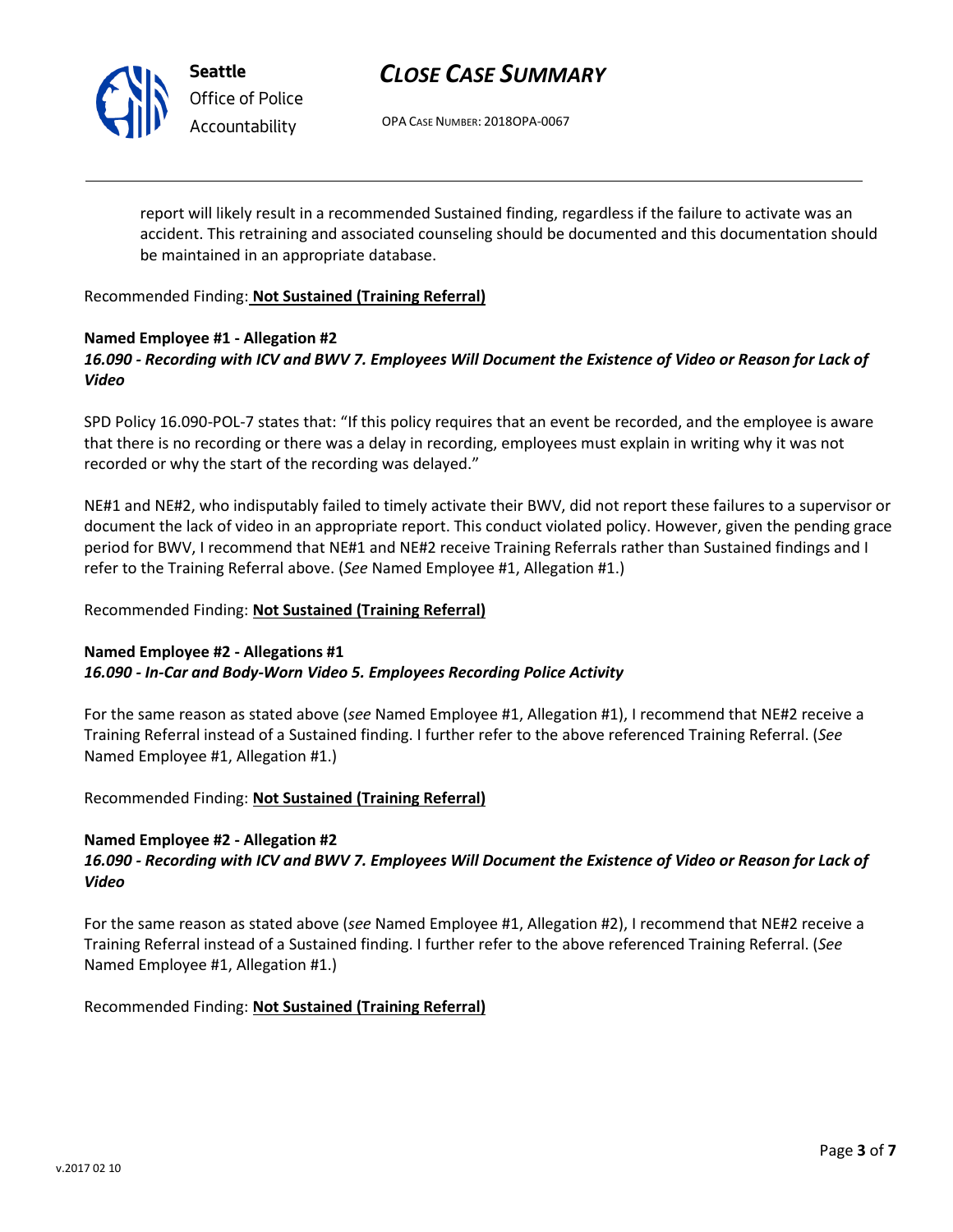



OPA CASE NUMBER: 2018OPA-0067

## **Named Employee #3 - Allegations #1**

## *6.220 - Voluntary Contacts, Terry Stops & Detentions 1. Terry Stops are Seizures and Must Be Based on Reasonable Suspicion in Order to be Lawful*

SPD Policy 6.220-POL-1 governs Terry stops and stands for the proposition that Terry stops are seizures of an individual and, as such, must be based on reasonable suspicion in order to be lawful. SPD Policy defines a Terry stop as: "A brief, minimally invasive seizure of a suspect based upon articulable reasonable suspicion in order to investigate possible criminal activity." (SPD Policy 6.220-POL-2(b).) SPD Policy further defines reasonable suspicion as: "Specific, objective, articulable facts, which, taken together with rational inferences, would create a wellfounded suspicion that there is a substantial possibility that a subject has engaged, is engaging or is about to engage in criminal conduct." (*Id*.) Whether a Terry stop is reasonable is determined by looking at "the totality of the circumstances, the officer's training and experience, and what the officer knew before the stop." (*Id*.) While "[i]nformation learned during the stop can lead to additional reasonable suspicion or probable cause that a crime has occurred, it "cannot provide the justification for the original stop." (*Id*.)

Named Employee #3 (NE#3) and the other Named Employees were dispatched to DESC based on a report of someone therein who had dropped a firearm. The officers were aware that there were two individuals involved in an altercation, and one of those individuals – the susject – had dropped the firearm. NE#3 stated that the description that was given of the suspect was as follows: a Hispanic male, approximately 25 years old, around 5'5'', wearing a black tank top and blue pants. This was consistent with the description set forth in the CAD Call Report and the 911 recordings.

The Named Employees' response to DESC and later actions were largely recorded on BWV. When NE#3 arrived at DESC it was dark outside and there were a group of individuals near the entryway. He shined his flashlight to see if the suspect was among those individuals. He then looked into the building and saw someone standing inside who was wearing a tank top. NE#3 explained that he only had a few seconds to make the decision as to whether to stop that individual and he did so. NE#3 contended that he believed that the individual largely matched the description of the suspect.

NE#3 believed that he had reasonable suspicion to effectuate a Terry stop of the individual. He instructed the individual to get down on his knees, because he was wanted to put the individual in a position of disadvantage based on the concern that the individual could be armed. At that time, he was informed by a witness at DESC that the individual was not the suspect. NE#1, who was with NE#3, then ended the Terry stop. The Terry stop of the individual, from contact to when the officers walked away, lasted for approximately ten seconds.

The officers continued walking throughout the building to try to find the suspect. They then walked outside and were pointed to a male. A witness stated that this male – referred to here as the subject – had dropped what appeared to be a firearm (it was ultimately determined to be a pellet gun) during a physical altercation. NE#3 approached the subject and asked him his name. He told the subject that he was going to pat him down for weapons. NE#3 explained that he was doing so because the subject had been in a fight and a firearm had been dropped. After dealing with another emergent situation, NE#3 again made contact with the subject who was still speaking with officers. NE#3 explained to the subject for a second time the basis for the pat down. The officers continued to speak with the subject and another male until the subject walked away, a little over four minutes after the stop occurred. The officers did not effectuate any arrests.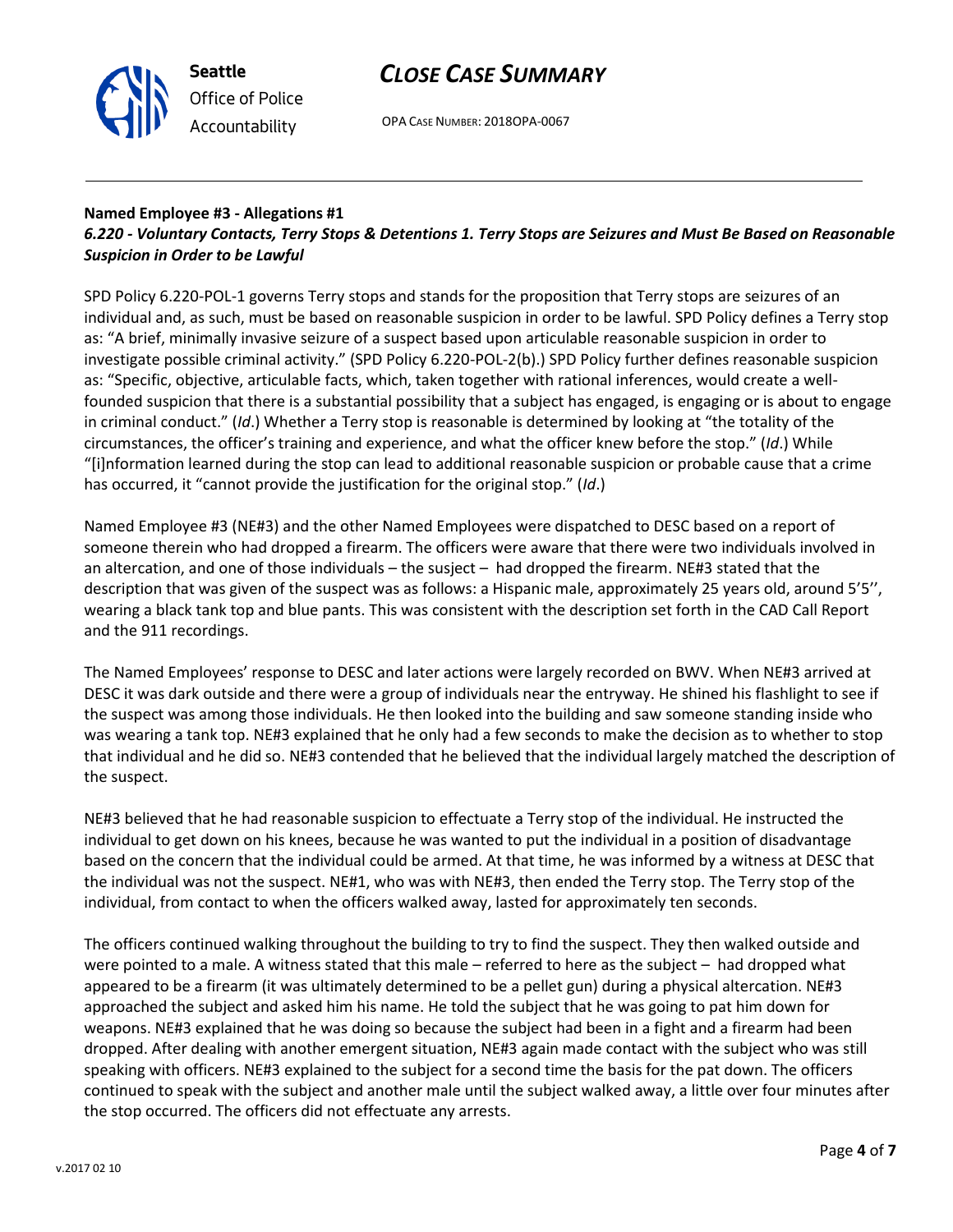## his OPA interview, I recommend that he receive a Training Referral rather than a Sustained finding.

 **Training Referral**: NE#3 should receive retraining on his obligation to complete a Terry Template after a Terry stop. He should be counseled by his chain of command concerning his failure to do so in this case. He should be informed that, even though another officer offered to write the Terry Templates, it was ultimately NE#3's responsibility to ensure that this was done. When he failed to do so, he not only violated SPD policy, but also violated City law. He should be instructed to ensure that he completes Terry Templates when required in the future. This retraining and associated counseling should be documented and this documentation should be maintained in an appropriate database.

#### Recommended Finding**: Not Sustained (Training Referral)**

## *CLOSE CASE SUMMARY*

OPA CASE NUMBER: 2018OPA-0067

Based on my review of the record, I find that both detentions were supported by reasonable suspicion. While the first individual stopped was not involved in the incident, he was a male that arguably fit the description provided to the officers that was standing in or around the location where the firearm had been dropped. As such, I believe that it was reasonable for NE#3 to have believed that he was the possible perpetrator. As NE#3 noted, when he entered DESC, he made the decision to effectuate the stop within seconds. Moreover, as soon as he realized that the individual was not the perpetrator he was released and the stop lasted no longer than ten seconds.

During the second stop, NE#3 was given information from a witness that the perpetrator was involved in an altercation during which a firearm was dropped. The witness specifically identified the subject. As such, NE#3 had reasonable suspicion to stop him and investigate these alleged crimes. This detention lasted for only around four minutes, at which point the subject was released.

For these reasons, I recommend that this allegation be Not Sustained – Lawful and Proper.

## Recommended Finding: **Not Sustained (Lawful and Proper)**

#### **Named Employee #3 - Allegation #2** *6.220 - Voluntary Contacts, Terry Stops & Detentions 10. Officers Must Document All Terry Stops*

SPD policy required the officers to document the Terry stops they effectuated of the first individual and the subject in a form called a Terry Template. (*See* SPD Policy 6.220-POL-10.) They admittedly did not do so in this case. NE#3 explained that, after the incident, he spoke to NE#1, who was the primary officer, about the completion of Terry Templates. NE#1 stated that he would do so. This was the case even though NE#3, not NE#1, initiated both stops. NE#1 acknowledged to OPA that he volunteered to write the Terry Templates, but that he then forgot to do so.

Officers must document each and every time that they stop and detain someone. This is required not only by policy, but also under the Consent Decree and under law. (*See* SMC 14.11.060(C).) As such, they were required to complete a Terry Template. As NE#3 was the officer that actually effectuated the stops, he was responsible for doing so. Moreover, even if NE#1 volunteered to take on this task, NE#3 still bore the responsibility to ensure that it was done. He did not do so and no Terry Templates were completed.

While this constitutes a violation of policy, given the circumstances of this case and NE#3's recognition of his error at



**Seattle** *Office of Police Accountability*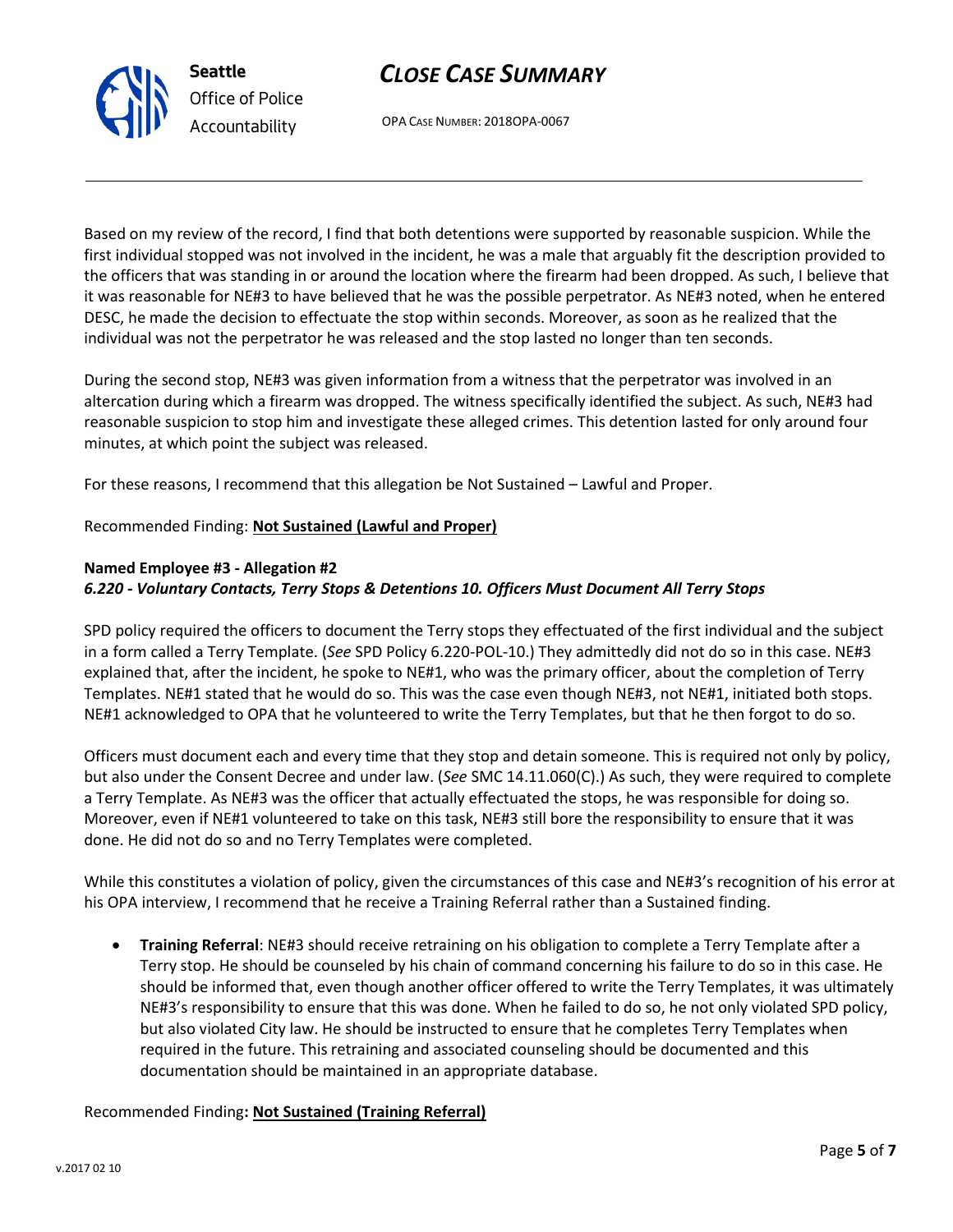## *CLOSE CASE SUMMARY*



OPA CASE NUMBER: 2018OPA-0067

## **Named Employee #3 - Allegation #3**

## *6.220 - Voluntary Contacts, Terry Stops & Detentions 8. Officers May Conduct a Frisk or Pat-Down of Stopped Subject(s) Only if They Reasonably Suspect That the Subject(s) May Be Armed*

SPD Policy 6.220-POL-8 provides that officers may conduct a frisk or pat-down of an individual detained person to a Terry stop only if they reasonable suspect that the individual may be armed.

Here, NE#3 knew that a firearm had been dropped by someone at DESC. This firearm had been recovered and was ultimately handed over to the officers. He was informed by multiple witnesses that the person who dropped the firearm was the subject. As such, I find it reasonable that, when he stopped and detained the subject, NE#1 believed it possible that the subject could still be armed. I thus deem it appropriate that NE#3 conducted a brief frisk of the subject for weapons. I further note that, on two separate occasions, NE#3 clearly explained the reason for the frisk to the subject. On neither occasion did the subject present any objection or assert that he believed that the search violated his rights.

For these reasons, I find that the frisk in this case was consistent with policy and, accordingly, I recommend that this allegation be Not Sustained – Lawful and Proper.

### Recommended Finding: **Not Sustained (Lawful and Proper)**

## **Named Employee #4 - Allegations #1** *8.200 - Using Force 1. Use of Force: When Authorized*

Under SPD policy, when an officer points a firearm at an individual, this constitutes a Type I use of force. As such, for the pointing of the firearm to be permissible, it must be reasonable, necessary, and proportional under the circumstances.

The Complainant alleged that NE#4 pointed his firearm at a DESC employee while she was seated in her vehicle. The Complainant alleged that this woman was not involved in any criminal activity, did not represent any threat to the officers or others, and, thus, the pointing of a firearm at her was unwarranted and impermissible.

OPA's review of the BWV indicated that while NE#4 had his firearm drawn from his holster, when he approached the woman's vehicle and interacted with her, the firearm was in the "sul" position. This means that it was pointed downwards and not in the direction of the woman. As NE#4 did not point his firearm at the woman, he did not engage in a use of force. As such, I recommend that this allegation be Not Sustained – Unfounded.

I further note that I do not find the fact that NE#4 had his firearm out in the garage to have been unreasonable or "aggressive" behavior. The officers were responding to a call concerning a man with a firearm who was potentially somewhere within the DESC building. There very well could have been someone armed in the garage and the officers were warranted in entering that area with their handguns drawn. While it is certainly unfortunate that the DESC employee appeared to be alarmed, NE#4 did not engage in any misconduct or violate any Department tactics or training.